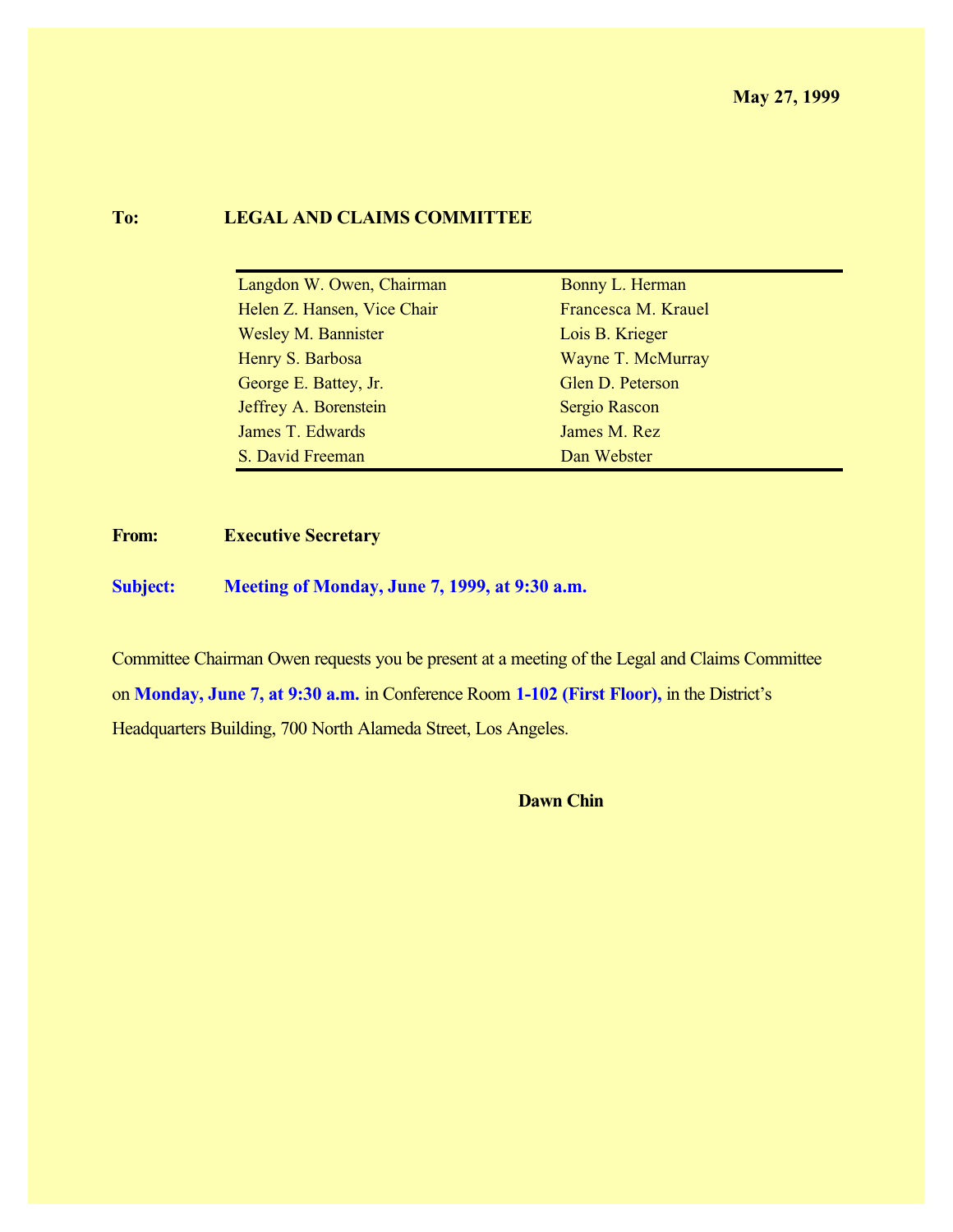# **AGENDA**

# **LEGAL AND CLAIMS COMMITTEE MEETING WITH BOARD OF DIRECTORS\***

# **June 7, 1999**

#### **9:30 AM**

MWD Headquarters Building • Room 1-102, 1st Floor • 700 N. Alameda Street • Los Angeles, CA 90012

**\*The Metropolitan Water District's Legal and Claims Committee meeting is noticed as a joint committee meeting with the Board of Directors for the purpose of compliance with the Brown Act. Members of the Board who are not assigned to the Legal and Claims Committee may participate as members of the Board, whether or not a quorum of the Board is present. In order to preserve the function of the committee as advisory to the Board, members of the Board who are not assigned to the Legal and Claims Committee will not vote on matters before the Legal and Claims Committee.**

- **1. ADDITIONS TO THE AGENDA** (As required by Gov. Code, § 54954.2, subd. (b).)
- **2. OPPORTUNITY FOR MEMBERS OF THE PUBLIC TO ADDRESS THE COMMITTEES ON MATTERS WITHIN THE COMMITTEE'S JURISDICTION** (As required by Gov. Code, § 54954.3, subd.(a).)
- **3. APPROVAL OF THE MINUTES OF THE LEGAL AND CLAIMS COMMITTEE MEETING HELD MAY 10, 1999** (a copy has been mailed to each Director)
- **4. CONSENT CALENDAR ITEMS ACTION**

None.

- **5. OTHER BOARD ITEMS ACTION**
	- 9-8 Adopt Resolution of Necessity Directing the General Counsel to Condemn Property Required for the Inland Feeder Project in San Bernardino County, Identified by **Assessor's Parcel Numbers**, MWD's Right-of-Way Parcel Numbers and Owners' Names **Attached hereto** (Cheeley, Miller, et al and Kreutzer) L&C—Action)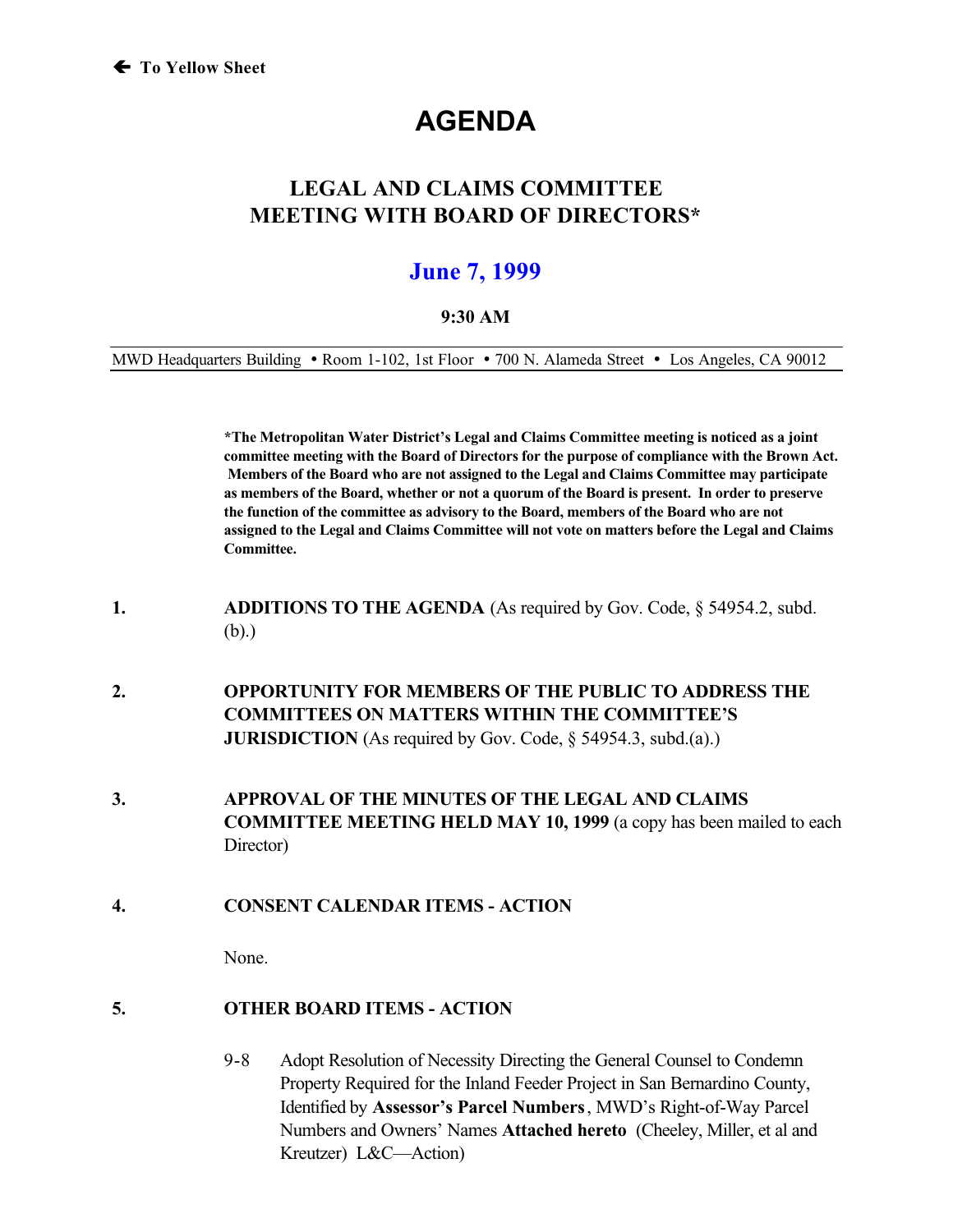- 9-9 Adopt Resolution of Necessity Directing the General Counsel to Condemn Property Required for the Inland Feeder Project in San Bernardino County, Identified by Assessor's Parcel Numbers, MWD's Right-of-Way Parcel Numbers and Owners' Name **Attached Hereto** (Delameter, Gomez, et al.) (L&C—Action)
- 9-10 Adopt Resolution of Necessity Directing the General Counsel to Condemn Property Required for the Inland Feeder Project in San Bernardino County, Identified by Assessor's Parcel Numbers, MWD's Right-of-Way Parcel Numbers and Owners' Names **Attached Hereto** (McPeters, Persian International) (L&C—Action)
- 9-11 Authorize Settlement of Eminent Domain Action Entitled The Metropolitan Water District of Southern California v. James Reineman, et al., San Bernardino County Superior Court Case No. SCV 42065, for the Inland Feeder Project **[Conference with Legal Counsel—Existing Litigation, to be heard in closed session pursuant to Gov. Code § 54956.9(a)]** (L&C—Action)
- 9-12 Authorize Settlement of Eminent Domain Action Entitled The Metropolitan Water District of Southern California v. Craig S. Banta, et al., San Bernardino County Superior Court Case No. SCV 42671, for the Inland Feeder **[Conference with Legal Counsel—Existing Litigation, to be heard in closed session pursuant to Gov.Code § 54956.9(a)]** (L&C—Action)
- 9-13 Authorize Settlement in Metropolitan v. San Bernardino Valley Water Conservation District, Robertson's Ready Mix, Inc., et al., (Santa Barbara Superior Court No. 225737) with Robertson Ready Mix, Inc. **[Conference with Legal Counsel—Existing Litigation, to be heard in closed session pursuant to Gov.Code § 54956.9(a)** (L&C—Action)
- 9-14 Discussion of Potential Legal Strategies for Phase 8 (Allocation of Bay/Delta Flow Obligations) of State Water Resources Control Board Hearings **[Conference with Legal Counsel--Existing Litigation; Parties: Water Right Holders in Bay/Delta Watershed; to be heard in closed session pursuant to Gov.Code § 54956.9(a); SWRCB Consideration of Alternatives to Implement Water Quality Objectives for the Bay/Delta Estuary and Related Matters]** (L&C; WP&R—Action)

### **6. BOARD INFORMATION ITEMS**

None.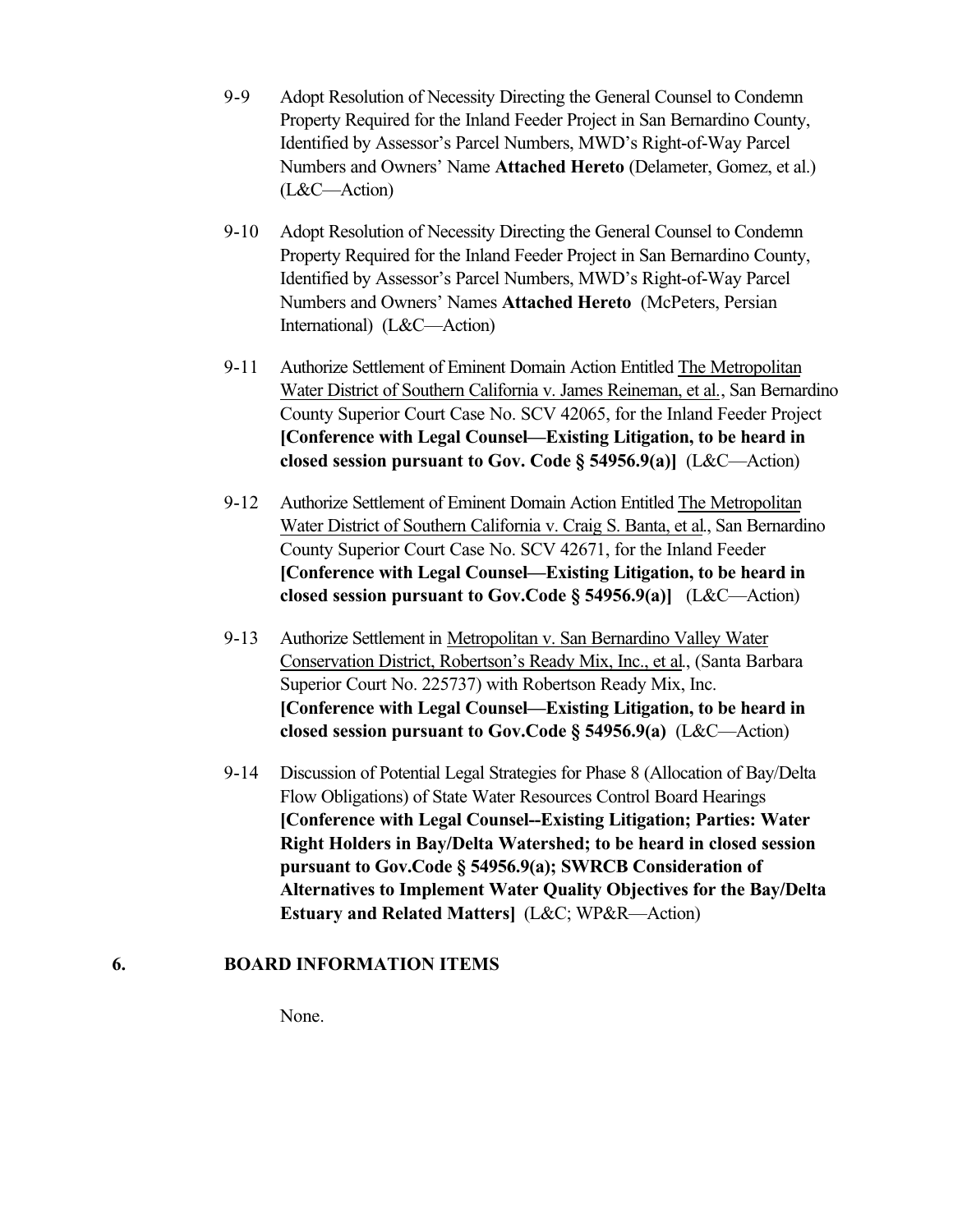#### **7. COMMITTEE ITEMS**

- a. Oral Update on Inland Feeder Property Condemnation Matters and Threatened Litigation, Identified by Owners' Names on **Attachment A** [Conference with Legal Counsel--Existing and Threatened Litigation; to be heard in closed session pursuant to Gov.Code, § 54956.9(a) and (b)]
- b. Report on Issues Related to Wheeling Legislation (L&C, WP&R)
- 10-2 Legal Department Report for May 1999
- NOTE: At the discretion of the committee, all items appearing on this agenda, whether or not expressly listed for action, may be deliberated and may be subject to action by the committee.

This committee reviews items and makes a recommendation for final action to the full Board of Directors. Final action will be taken by the Board of Directors. Agendas for the meeting of the Board of Directors may be obtained from the Executive Secretary. This committee will not take any final action that is binding on the Board, even when a quorum of the Board is present.